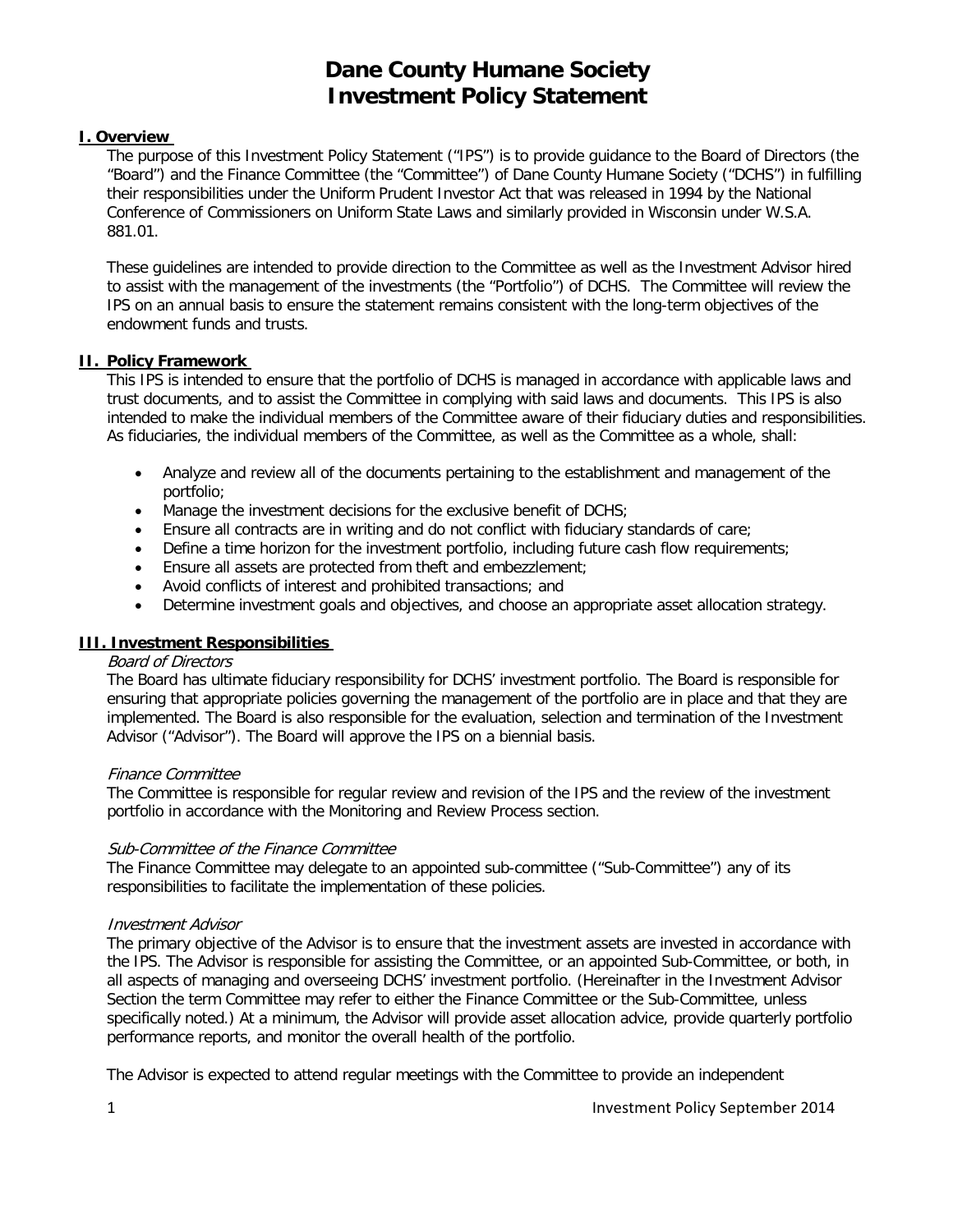perspective on the issues facing DCHS and its accounts. The Advisor shall be provided a copy of this IPS and its Appendix that will detail certain investment parameters with regards to asset mix and risk tolerance. The Advisor shall be responsible for ensuring that all investments managed by the Advisor are in compliance with the IPS and its Appendix.

The Advisor will review asset allocations and performance in conjunction with the Committee and make recommendations to the Committee as appropriate. The Committee will rely on the advice and recommendations of the Advisor in selecting or dismissing all investments or investment managers. It is expected of the Advisor to promptly inform the Committee of any material issues concerning DCHS' portfolio.

The Advisor is expected to provide the Committee a quarterly report on the asset allocation with a comparison to the pre-determined allocation targets in Appendix A; rebalancing the portfolio as necessary to maintain compliance with the allocation targets. The Advisor will also provide a quarterly report detailing the performance of the long-term investments account(s), and further measuring that performance relative to an appropriate benchmark. On an annual basis, the Advisor will provide the Committee with a summary of fees and expenses. The Advisor will also provide the Committee with other monitoring reports as required.

The Advisor's compliance with the policies and guidelines of this IPS is mandatory. No deviation will be permitted without express written permission, in advance, from the Committee.

## **IV. Objectives**

#### Return

The long term objective of the DCHS is to earn a return sufficient to preserve the stability of DCHS for generations to come, as well as provide for current needs and preserve existing principle. As a result, the annual return should at least equal the sum of distributions, inflation, administrative costs, and management fees plus a prudent level of growth, expected to match the benchmark rate of return noted (65% MSCI ACWI Index and 35% Barclays Municipal Bond Index).

#### Risk

The DCHS portfolio will be permitted to experience an overall level or risk consistent with the risk generally associated with the broad policy asset allocation parameters set forth in Appendix A subject to the constraints noted below.

#### Constraints: Liquidity and Time Horizon

The portfolio must offer sufficient liquidity within the following parameters: a minimum of \$500,000 must be available within 6 months to fund current needs; any excess up to \$750,000 must be available within 18 months. All additional funds may be invested with a long-term time horizon. Any long-term investments require prior approval from the Committee.

## **V. Investment Strategy**

The single most important decision made by the Committee is the asset allocation. Investment research has determined that a significant portion of a portfolio's investment behavior can be attributed to (1) the asset classes/styles which are employed by the portfolio, and (2) the weighting of each asset class/style. It is the responsibility of the Committee to recommend to the Board the broad policy asset allocation parameters, as presented in Appendix A, that offer the highest probability of achieving the investment objectives and managing the related risks. The Committee, with guidance and recommendations from their Advisor, should review the asset allocation parameters, as presented in Appendix A, on an ongoing basis and recommend revisions as necessary.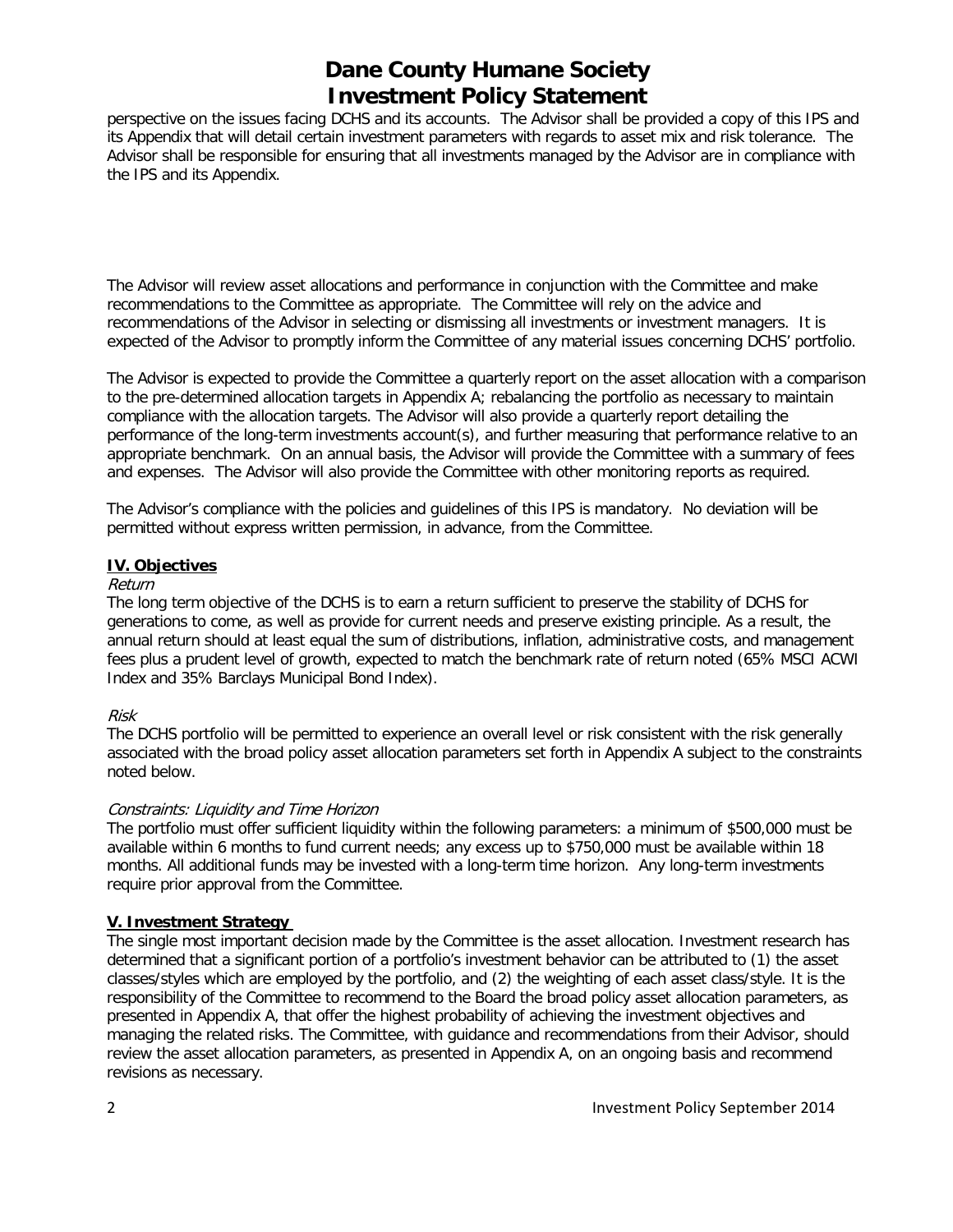The target asset allocation within the broad policy asset allocation parameters will be determined by the Advisor based in light of on-going trends, and based on comprehensive allocation studies completed by the Advisor. The target asset allocation of DCHS is designed to give balance to the overall structure of the DCHS investment program over a long-term investment time horizon.

The Advisor may change the target asset allocation from time to time in its sole discretion, as market conditions warrant, as long as the target asset allocation stays within the Committee approved broad policy asset allocation parameters. However, some factors may impact the target allocation, thereby requiring an asset allocation review. Some of these factors include:

1. The Committee's assessment of the intermediate or long term outlook for different types of asset classes and styles,

2. The Advisor's assessment of the intermediate or long term outlook for different types of asset classes and styles,

3. Divergence in the performance of the different asset classes and styles.

The Committee also relies on the theory that rebalancing an investment portfolio is inherent to the element of diversification, where the goal is to create a portfolio that balances an appropriate level of risk and return. That balance, once achieved, can only be maintained by periodically rebalancing the portfolio to maintain the appropriate diversification.

## **VI. Spending and Liquidity Policy**

The investment balance may be used to fund operating needs. Withdrawals from earnings, including interest and dividend income, must be approved by the Executive Director and the Committee. No repayment of withdrawals from earnings is required. Any withdrawals from principal must also be approved by the Board and upon withdrawal an interest-free 24-36 month repayment period will commence.

## **VII. Monitoring and Review Process**

The Committee seeks to achieve or outperform the target return objective as defined in the Objectives section over a full market cycle (5 years or longer). The Committee does not expect this objective will be attained every year and recognizes that during various time periods, the Advisor may produce significant underperformance or overperformance relative to the markets. It is critical that the Committee maintain the appropriate time horizon to prevent ad-hoc revisions to its philosophy and policies in reaction to either speculation or short-term market fluctuations. Investment performance including underperformance or overperformance relative to the markets will be reviewed by the Committee on a quarterly basis.

The overall health of the portfolio will be monitored by comparing the value of DCHS' portfolio against the expected rate of return plus inflation and fees, and tracking the changes of each to determine whether the target rate of return requires adjustment. This exercise will be performed no less than annually. Portfolio returns will be monitored quarterly to assist in evaluating the effectiveness of the investment strategy. The Committee has adopted the following formal review schedule:

| Agenda Item                          | <b>Review Schedule</b> |  |
|--------------------------------------|------------------------|--|
| <b>Investment Performance</b>        | Quarterly              |  |
| <b>Investment Policy</b>             | Annually               |  |
| <b>Investment Allocation Targets</b> | Annually               |  |
| Summary of Fees                      | Annually               |  |
| Advisor Performance                  | Annually               |  |

#### **VIII. Acknowledgement**

We recognize the importance of adhering to the mission and strategies detailed in this policy and agree to

3 Investment Policy September 2014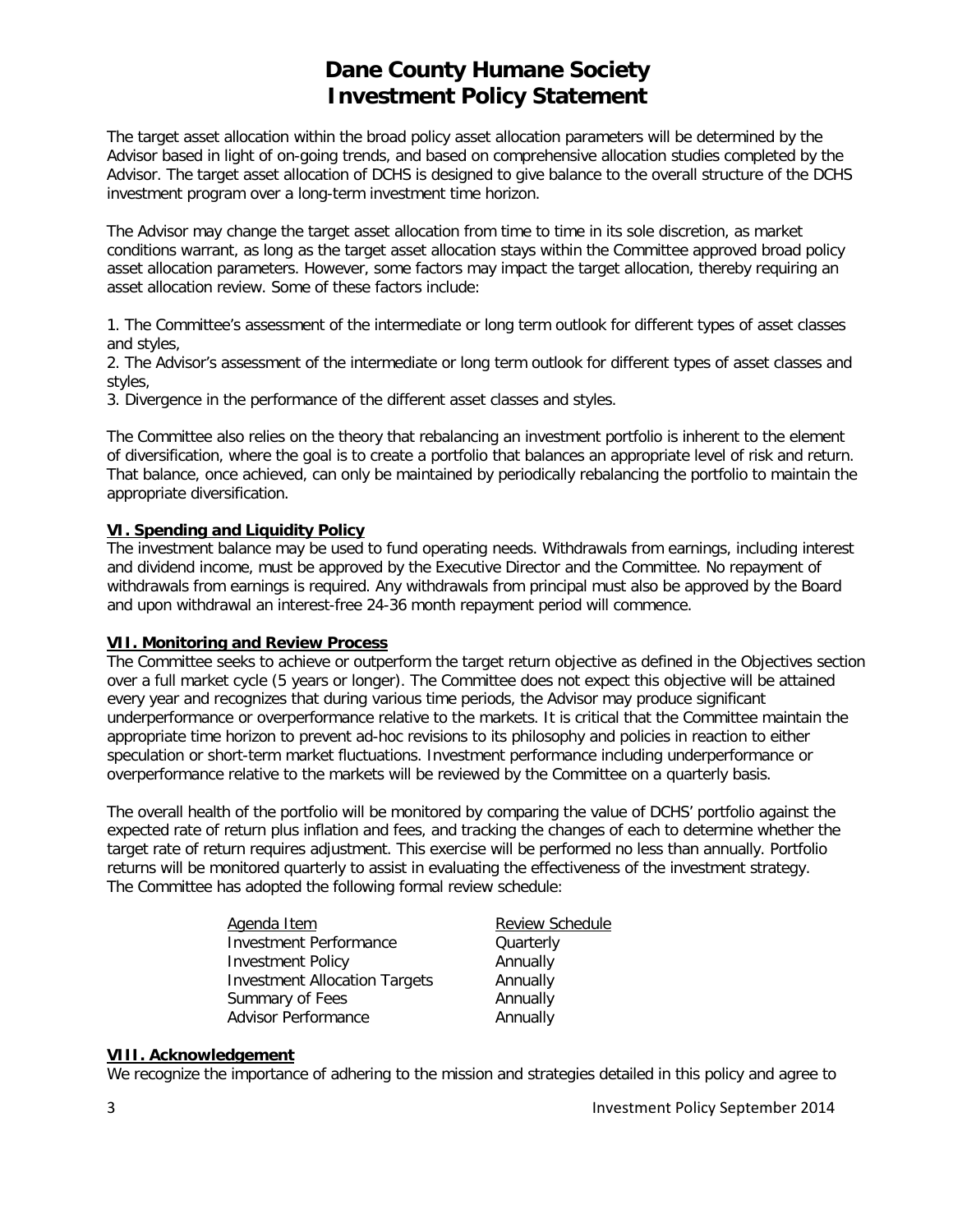work to fulfill the objectives stated herein, within the guidelines and restrictions, to the best of our ability.

(Signature)

(Print Name)

(Title)

Approved by the Finance Committee on this 16 day of September 1. 2014.

4 Investment Policy September 2014